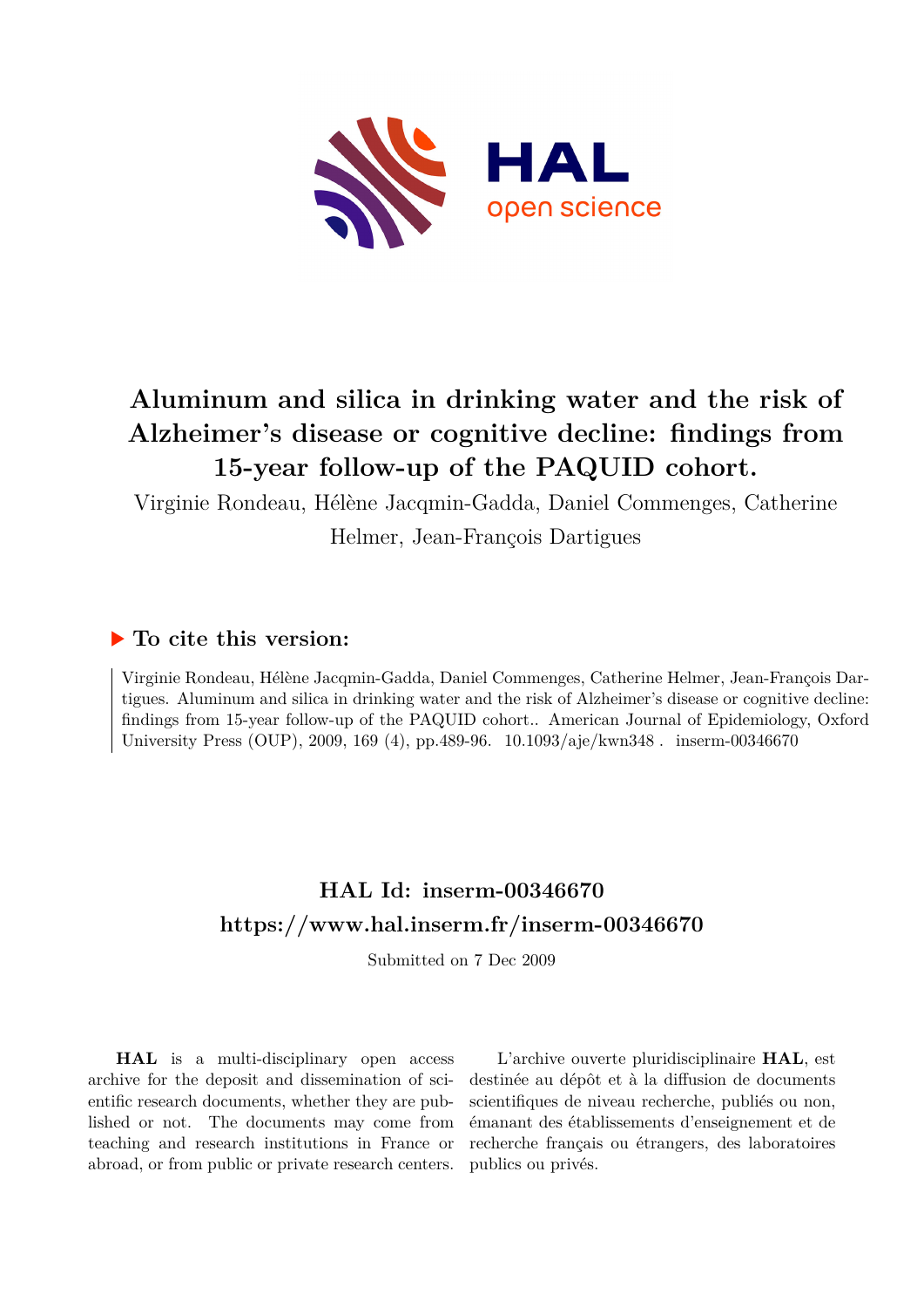# *Aluminum and silica in drinking water and the risk of Alzheimers disease or cognitive decline: findings from 15-year follow-up of the PAQUID cohort*

**Rondeau Virginie** 1 \* **, Jacqmin-Gadda H l ne** é è <sup>1</sup>**, Commenges Daniel** 1 **, Helmer Catherine** 1 2 **, Dartigues Jean-Fran ois** 1 2

<sup>1</sup> Centre pid miologie et biostatistique INSERM : U897, Universit Victor Segalen - Bordeaux II, FR

<sup>2</sup> ISPED, Institut de Sant Publique, d Epid miologie et de D veloppement Universit Victor Segalen - Bordeaux II, 146 rue L o Signat *33076 Bordeaux Cedex,FR*

\* Correspondence should be adressed to: Virginie Rondeau <Virginie.Rondeau@isped.u-bordeaux2.fr >

### **Abstract**

**The authors examined associations between exposure to aluminum or silica from drinking water and risk of cognitive decline, dementia and Alzheimer s disease. Subjects were followed-up for 15 years with an active search for incident cases of dementia, aged 65 years and over living in 91 civil drinking water areas in Southern France. Two measures of exposure to aluminum were assessed: a geographical exposure and an individual exposure taking into account the daily consumption of tap and bottled water. A total of 1,925 subjects free from dementia at baseline and with reliable water assessment were analyzed.**

**Using random effects models, cognitive decline with time was greater in subjects with a higher daily aluminum intake from drinking** water (0.1 mg/day, p0.005) or a higher geographical exposure to aluminum. Using a Cox model, a high daily intake of aluminum **was significantly associated with increased risk of dementia. Conversely, an increase of 10 mg/day in silica intake was associated with** a reduced risk of dementia (adjusted RR 0.89, p 0.036). However, the geographical exposure to aluminum or silica from tap water **was not associated with dementia. High consumption of aluminum from drinking water may be a risk factor for Alzheimer s disease.**

**MESH Keywords** Aged ; Aged, 80 and over ; Aluminum ; adverse effects ; analysis ; Alzheimer Disease ; chemically induced ; diagnosis ; epidemiology ; Cognition Disorders ; chemically induced ; diagnosis ; epidemiology ; Drinking ; Environmental Exposure ; Female ; Follow-Up Studies ; France ; epidemiology ; Humans ; Incidence ; Male ; Proportional Hazards Models ; Psychiatric Status Rating Scales ; Questionnaires ; Rural Population ; Silicon Dioxide ; adverse effects ; analysis ; Urban Population ; Water Pollutants, Chemical ; Water Supply ; analysis

**Author Keywords** Aluminum ; Alzheimer's disease ; cognitive functions ; dementia ; drinking water ; silica

Alzheimer disease (AD) is a neurodegenerative cerebral disorder defined as a progressive deterioration of cognitive function and loss of autonomy. Although knowledge of the pathophysiology of AD has greatly progressed over the past decades, its causal mechanisms are far from clear.

The hypothesis that aluminum (Al) exposure is aetiologically related to Alzheimer s disease has led to much debate. The possibility of such a relation was suggested by the presence of aluminum in senile plaques and neurofibrillary degeneration, two histological lesions that are characteristic of the disease (1). Several studies report that intake of aluminum  $(2, 3)$  increases expression of amyloid protein in rodent tissues, a step that may be critical to the development of Alzheimer s disease. Ecological studies have suggested that concentrations of aluminum in drinking water of 0.1 0.2 mg/l may increase the risk of Alzheimer s disease with relative risk or odds ratio ranging from 1.35 to 2.67 (4  $\,$  8). All the epidemiological studies thus far, except one (9), however, have ignored the individual daily intake of drinking water.

Some, but not all, epidemiological and experimental studies suggest silica species can reduce aluminum oral absorption and/or enhance aluminum excretion and protect against aluminum-induced adverse effects  $(5, 9, 10)$ . The silica (Si) content of tap water can vary according to the geographical region, with typically high Si levels in hard water areas and low levels in soft water areas. In two studies carried out in Egypt (11) or UK (12), bottled water of all brands (spring or mineral waters) contained higher levels of Si than tap water. This may well be because tap water treatment (i.e. by Al flocculation) decreases the Si content. We previously reported a geographical association between aluminum and silica and the cognitive decline or dementia on the data of the PAQUID (Personnes g es Quid) cohort  $(4, 5)$  for subjects followed during 8 years and with a low number of exposed subject. Our aim in the present work was to analyse the associations with more precise daily Al or silica intake on a larger cohort followed-up to 15 years, with additional exposed subjects and with a majority of new events occurring after the 8-year of follow-up.

# **MATERIALS AND METHODS**

#### **Participants/recruitment**

Figure 1 illustrates the study flow chart. Briefly, PAQUID is an ongoing prospective-cohort population-based study of the epidemiology of dementia and Alzheimer s disease in the elderly population in France (13). The study beginning in 1988, initially included a community-based cohort of 3,777 elderly people, aged 65 and older, and living at home in one of 75 randomized rural or urban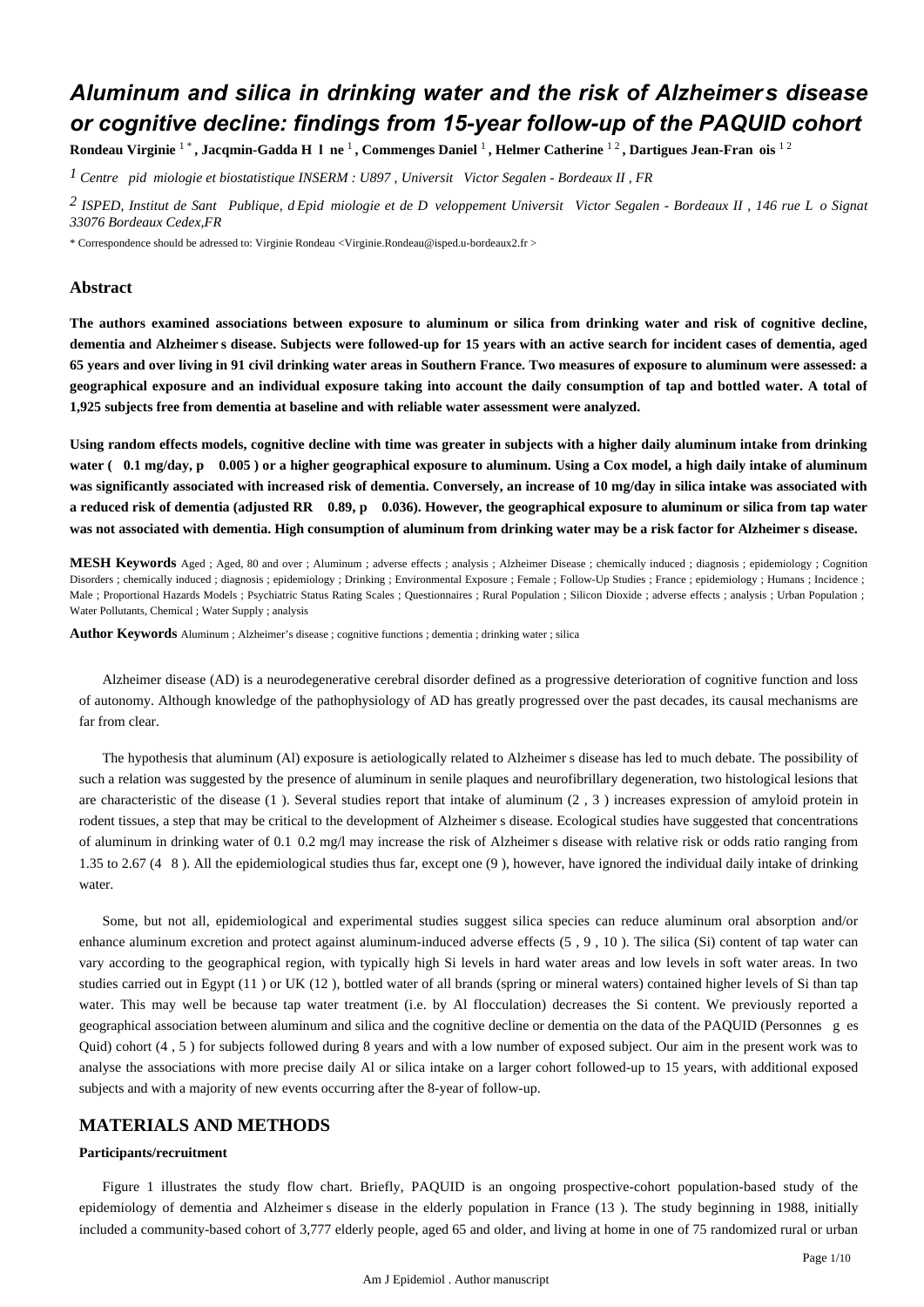drinking water areas of the administrative areas of Gironde or Dordogne in southwestern France. Subjects were randomly selected from electoral rolls and were followed-up regularly between 1988 and 2004. The PAQUID study was approved by an ethical review committee.

To increase the number of exposed subjects we added the data of the ALMA cohort (for aluminum maladie d Alzheimer). This cohort of 400 subjects was randomly selected from electoral rolls at the same time as the 10-year follow-up of the PAQUID cohort. These subjects aged 75 years and over at entry lived at home in one of the 14 drinking water areas of the administrative area of Dordogne in south-western France with five drinking water areas with mean levels of Al between 0.050 and 0.100 mg/l and nine areas with Al 0.100 mg/l. These subjects, first seen in 1999 then in 2003, were expected to be comparable with the subjects seen at the 10-year follow-up of the PAQUID cohort. The cognitive decline was analyzed on the PAQUID cohort and the ALMA cohort. Dementia and AD were investigated only on the PAQUID cohort because of the non-symmetrical screening process in the two cohorts and because of the two different follow-up.

### **Assessment of cognitive functions, dementia and AD**

At baseline, a psychologist who gathered sociodemographic data, medical antecedents, and functional disability saw subjects at home. Intellectual functioning assessment included an evaluation of global mental status (Mini-Mental State Examination, MMSE) (14) and a battery of other tests. At the end of the visit, the psychologists systematically completed a standardized questionnaire designed to obtain the criteria for dementia according to the Diagnostic and Statistical Manual of Mental Disorders, Third Edition, Revised (DSM-III R) (15 ). A senior neurologist subsequently saw subjects who met these criteria at home to confirm and complete the DSM-III R criteria for dementia and to apply the National Institute of Neurological and Communication Disorders and Stroke/Alzheimer s Disease and Related Disorders Association criteria for AD (16) and the Hachinski score (17) for vascular dementia.

#### **Measure of exposure and water consumption**

On the basis of information given by the sanitary administration, we respectively divided the PAQUID sample and the ALMA sample into 77 and 14 drinking water areas. For each area, we computed a weighted mean of all measures of aluminum and silica by using the results of chemical analyses of drinking water carried out by the sanitary administration between 1991 and 1994. In order to evaluate the past exposure of subjects, the history of the water distribution network over the previous ten years (1981 1991) was evaluated into the PAQUID cohort.

The 8-year follow-up questionnaire in the PAQUID cohort and the three following ones as well as the first and second in the ALMA cohort included a dietary investigation that contained specific questions relating to the daily consumption of tap water (including water used in making tea, coffee, soup or alcoholic drink) and bottled water (spring or mineral) and their brand most frequently consumed. The first non-missing information collected was used for each individual exposure, assuming a stable daily water consumption over the period of observation. The composition of the various bottled waters was provided by the respective distributing companies. On the contrary to the mineral water, the composition of bottled spring water may change over time; even so we used an average over several measurements across time (mean number of values 1.9). For each subject, a daily mean intake of aluminum or silica from tap water and/or bottled water was computed. The statistical analyses are then based on two kinds of drinking water indicators for aluminum or silica: a geographical exposure (in mg/liter) previously used in the PAQUID cohort (5) and an individual indicator, more precise (in mg/day) taking daily bottled and tap water consumption into account.

#### **Statistical analysis**

Analyses of cognitive decline were performed using a random effects linear regression model, including subject-specific random intercept and slope to take into account the intra-subject correlation. A random intercept specific for each geographical area controlled for the potential intra-area correlation. Since the distribution of the MMSE scores was not normal, we analyzed the square root of the number of errors according to time (5). Besides the variable time representing the number of years after the initial visit, a binary indicator for the initial visit was introduced to account for the first-passing effect, possibly due to stress. Aluminum was considered as a quantitative variable, or as a binary variable with the threshold of 0.1 mg/liter already used in previous ecological studies  $(6, 7)$ , or 0.1 mg/day for individual exposure, or in four classes according to the three terciles (on subjects) under 0.1 mg/day and the category above 0.1 mg/day. Silica was considered as a quantitative variable or as a binary variable with 11.25 mg/liter for the geographical exposure (the median in our sample) or with 10.55 mg/day as the cut-off for the individual exposure (the median of daily intake in our sample) or into 4 classes according to the four quartiles. We adjusted for potential confounders: educational level (18), wine consumption (19), place of residence (rural versus urban) and the cohort (PAQUID or ALMA ).

To examine the robustness of the results in the main analysis on cognitive decline we assessed influence diagnostics, using the Cook s D statistic (20) in the final adjusted model. The 20 most globally influential subjects were removed and updated estimates of model parameters were computed.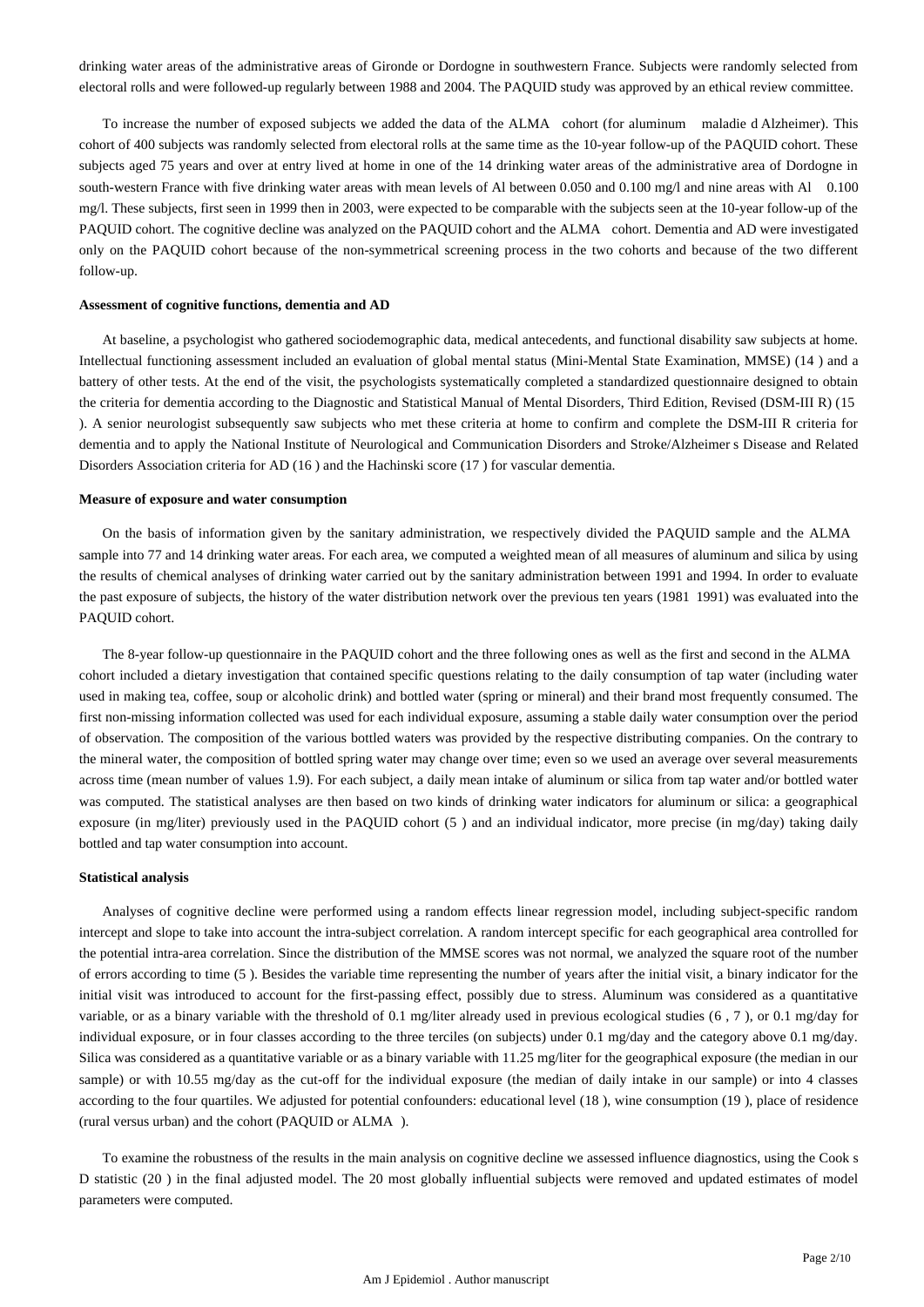Analyses of the risk of dementia or AD were performed using a Cox proportional hazard model with delayed entry  $(21)$  to estimate relative risks (RR) and to adjust for covariates. Age was taken as the basic time scale in the analysis, so that the risks of dementia or AD were adjusted non-parametrically for age. A stratified analysis for gender was performed (21).

All analyses were conducted using the MIXED and PHREG in the SAS software, version 9.1 (SAS Institute, INC., Cary, North Carolina).

# **RESULTS**

Among the 4,177 subjects (3,777 from PAQUID and 400 from ALMA ) who initially agreed to participate, 207 with prevalent dementia were excluded. The current study is restricted to the 1,925 subjects (among the 3,970 non-demented at their first visit) in 91 geographical areas, who have non-missing values for daily consumption of Al or Silica from drinking water and for adjustment covariates. Subjects from PAQUID lost to follow-up or died before the 8-year of follow-up, had no measure of water consumption and were excluded from the study. Baseline characteristics of the study sample are shown in table 1.

The PAQUID sample at the 10-year follow-up and the ALMA sample at entrance were as expected very similar (mean age 82.52 and 82.31, p 0.51; MMSE scores 24.91 and 25.93, p <0.0001; percentage of women 61.66 and 59.27, p 0.47; percentage of high educated patients 70.66 and 66.53, p 0.18). The ALMA patients had a higher consumption of Al from drinking water (mean 0.136 mg/day) than in the PAQUID cohort (mean 0.009 mg/day), p<0.0001.

The mean consumption of drinking water was 0.94 (SD 0.49) liters/day. Tap water was the sole source of water intake for 43.7 percent of the subjects; 40.3 percent drank only bottled water. The compositions of Al in tap water varied greatly from one parish to another from 0.001 to 0.514 mg/liter, with a mean value of 0.043 mg/liter (median 0.009 mg/liter) depending largely on the method of water treatment used (i.e. by Al flocculation or not). In bottled water, when available or detectable, the concentrations of Al are very small with a maximum value of 0.032 mg/liter and with a mean value of 0.002 mg/liter (median 0). Silica levels in tap water ranged from 4.2 to 22.4 mg/liter and were inversely related to aluminum concentrations, but this negative correlation was weak in our study (Pearson correlation coefficient 0.18, p 0.13). In bottled water, the concentrations of Si ranged from 2 mg/liter to 77.6 mg/liter. The daily mean intake of Al and Si from drinking water is described in Table 2. The correlation between geographical exposures and individual exposure was 0.71 (p<0.001) for aluminum and 0.13 (p<0.001) for silica. Among subjects studied, 112 were exposed to more than 0.1mg/day of aluminum essentially due to a high consumption of tap water with high levels of Al.

#### **Relation between cognitive functions and water composition into the PAQUID and ALMA cohort**

Aluminum intake interacted significantly with time (Table 3). Cognitive decline was greater in subjects with a high daily Al intake (greater than 0.1 mg/day or an increase of 0.1 mg/day). However, Al had no significant association with the values of the MMSE scores at inception in the cohort. As an example, a woman without a diploma aged 75 years at inception, with a low daily silica intake  $\langle$ <10.55mg/day) and a low daily Al intake  $\langle$ <0.1 mg/day) would in average lose 1.5 points on the MMSE score between the first follow-up and the 15-year follow-up; but with a high daily Al intake (0.1 mg/day), she would lose 5.0 points. In these models, even after adjustment for different factors, significant but very low intra-parish correlation was obtained (in model 1 from Table 3, the variance of the intra-parish random effect  $0.008$ , p  $0.019$ ). This may mean that other geographical factors may also influence cognitive decline.

The same tendencies were obtained using the geographical tap water exposure: cognitive decline with time was greater in subjects exposed to high levels of aluminum (models 3 and 4, Table 3). Neither individual intake of silica nor geographical exposure was significantly associated with cognitive functions.

The interaction between Al and time was no longer significant  $(p \ 0.78)$  when excluding the demented subjects. This suggests that cognitive decline with time is related to daily Al intake only when associated with a dementia process.

Among the 20 most influential subjects (about 1 of the sample) 7 had a high consumption of aluminum ( $> 0.100 \text{ mg/day}$ ). The parameter estimate for aluminum by time after deleting the 20 most influential patients was unchanged but had a larger p-value ( 0.045, p 0.01) than on the full dataset.

When repeating the cognitive decline analysis using only the PAQUID sample we observed very similar interactions aluminum or silica with time (model 2 in Table 3, 0.020, p 0.004 for Al; 0.003, p 0.10 for silica).

The principal lifetime occupation with an eight-class variable was also added. The effects of aluminium by time and silica by time (not shown in the tables) were unchanged, respectively  $0.046$  (p  $0.009$ ) and  $0.004$  (p  $0.35$ ) in model 1.

#### **Relation between dementia or Alzheimer s disease and water composition into the PAQUID cohort**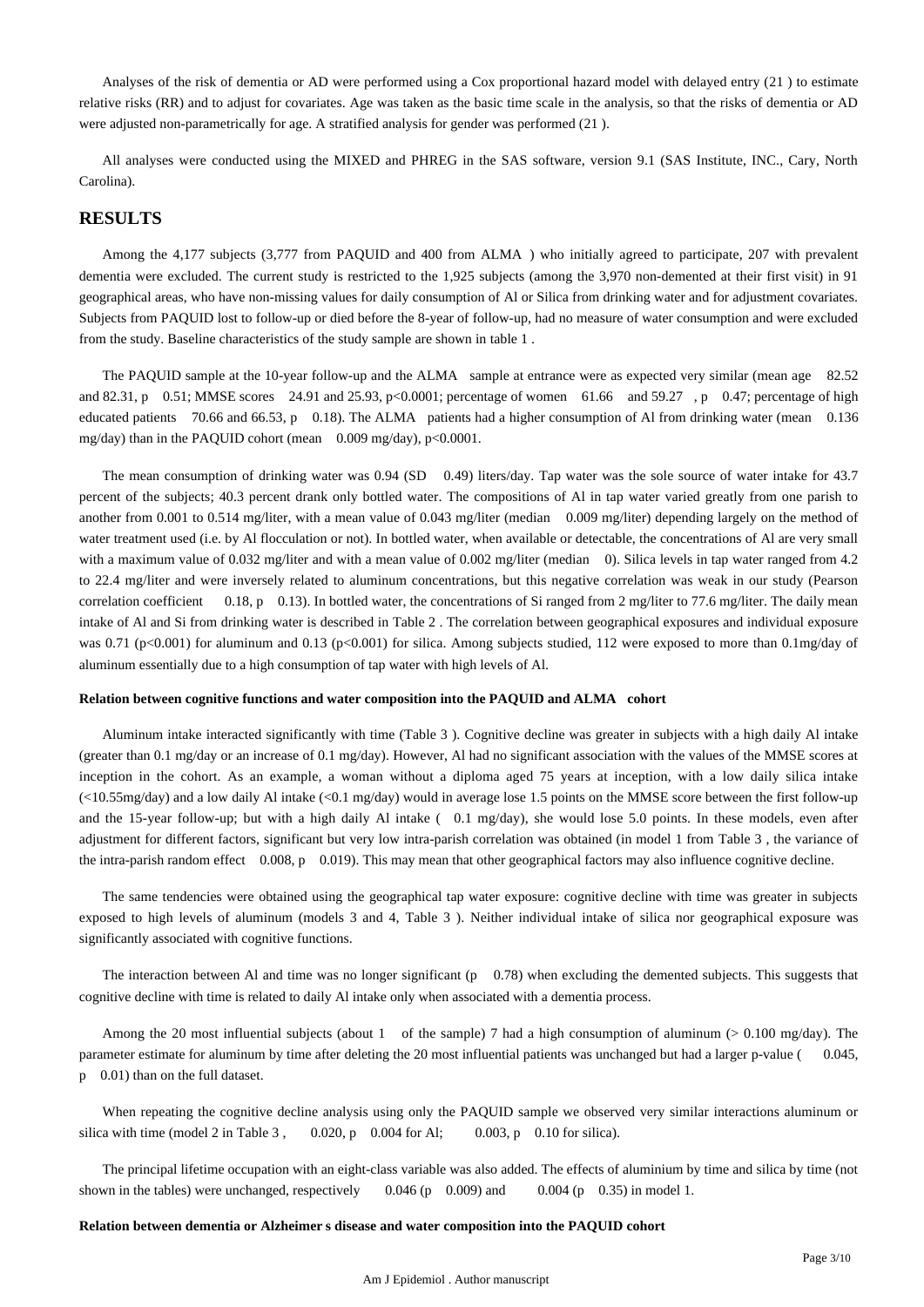Over the 15-years of follow-up of the PAQUID cohort 1,677 subjects were analyzed and 461 subjects were diagnosed with dementia; the mean follow-up duration was 11.3 years. Only 13 subjects had high daily consumption of Al from drinking water ( $0.1 \text{ mg/day}$ ), among them 6 (46.2 ) were demented. There were 364 subjects (78.9 percent) classified as having Alzheimer s disease (probable or possible). The incidence rates for all causes of dementia and for Alzheimer s disease were estimated as 2.44 per 100 person-years and 1.92 per 100 person-years, respectively. The risk of dementia was higher for subjects with a high daily Al intake (adjusted relative risk (RR) 2.26 for Al 0.1 mg/day,  $p = 0.049$ , model 5, Table 4 ). Conversely, an increase of 10 mg/day in silica intake was associated with a reduced risk of dementia (adjusted RR 0.89, p 0.036, model 5). No tendency for a dose-response effect for aluminum was apparent (likelihood ratio statistic  $3.52$ ,  $3$  df, p 0.32, model 7, table 4) even though a significant linear relation between aluminum and dementia was obtained in model 6 (adjusted RR for aluminum 1.28 for an increase of 0.1 mg/day,  $p = 0.017$ ). The model 6 with aluminum as a continuous variable was slightly better than that (model 5) in which aluminum was in two classes (Akaike difference 1.1). There was no significant interaction between aluminum and silica concentrations.

Analyses restricted to cases classified as Alzheimer s disease (364 cases) also suggested a deleterious effect of high aluminum intakes and a protective effect of high silica intake. These effects were not significant for other types of dementia (97 cases, data not shown).

Using the geographical tap water exposure, the concentrations of Al or Silica were no more associated with the risk of dementia or AD, although the tendencies were similar (results not shown here).

# **DISCUSSION**

We found that the cognitive decline and the risk of dementia were higher for high consumption of Al from drinking water. Even if almost the same tendencies as previously published on Paquid (5) were obtained on the effect of geographical exposure to aluminum, this exposure was no more significantly associated with dementia. This result being based on a small number of exposed subjects in this sample (n  $46$  with Al  $0.100$ mg/l), it may be explained by a lack of power in the analysis. This strengthens the importance of using an individual rather than a geographical exposure. The analysis did not show any evidence for silica intake to be associated with the evolution of cognitive functions; however it showed an inverse association between silica intake from drinking water and the risk of dementia, or more specifically of AD.

#### **Biases and limitations**

The findings of our study warrant some caution in interpretation, owing to some limitations.

Although we adjusted for several potential confounding factors, the possibility of residual confounding cannot be completely excluded. We thus adjusted for several individual factors such as age, sex, wine consumption, educational level, place of residence potentially associated with the bottled water consumption.

Subjects drinking only bottled water may have a particular exposure since they are not-exposed to aluminum from drinking water and can be more exposed to silica (if the bottled water contains high levels of silica). We repeated the main analyses excluding those persons. In the dementia analysis on the Paquid sample (749 subjects excluded over 1,677), the effect of aluminum remained equivalent (for instance the model 5 in Table 4 became, RR  $2.31$ , p 0.045), but silica was no more significant (RR 1.04, p 0.13).

The bottled water consumption may also change with time and may be different for demented patients compared to non-demented patients. We studied this evolution on the subsample of 476 subjects from the PAQUID cohort seen at each follow-up time since the assessment of daily water consumption (T8, T10, T13, T15). The intraclass correlation coefficient based on a random effect linear regression for the daily intake of bottled water was equal to 0.54. This indicates that the daily bottled intake was rather stable between T8 and T15. The same tendencies were observed for the 402 non-demented patients ( 0.55), and for the 74 demented patients ( 0.47). It seems that the disease does not change that much the consumption habits of bottled drinking water. Furthermore the water consumption information was mainly collected on non-demented patients  $(1406/1677 \quad 83.8)$ . All these comments strengthen the validity of our results even if the information for the bottled water consumption was only available after the 8-year follow-up.

We may think that the social or educational level may influence the bottled water consumption and so the daily intake of Al or Si. A high consumption of bottled water leads to a lower Al intake and most of the time to a greater silica intake. The mean daily bottled consumption was not significantly different in our sample for high educated patients (0.48 liter/day) compared to low educated patients (0.47 liter/day). In the analyses of dementia in the PAQUID cohort, only 13 subjects were exposed to more than 0.1 mg/day of aluminum, essentially due to a high consumption of tap water with high levels of Al. These subjects were distributed in 5 drinking water areas with more than 0.05 mg/liter. Even though the number of subjects with a high daily Al intake was low, almost half of them (6/13) developed a dementia over the 15-years of follow-up.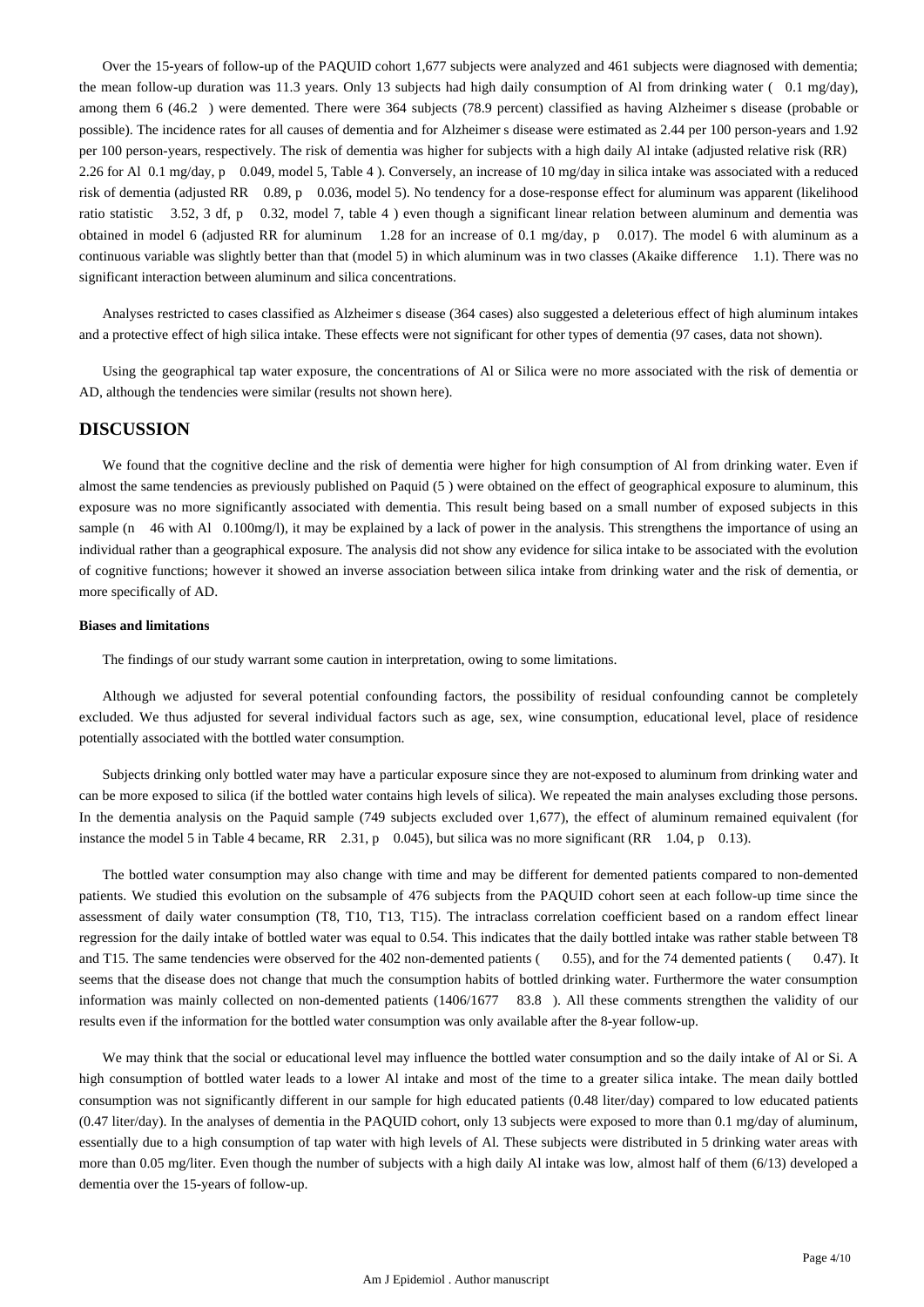Food contribute  $\sim$ 95 and drinking water 1 to 2 of the typical human s daily Al intake. However, the very limited available data suggest oral aluminum bioavailability, namely the fraction that is actually taken up into the blood stream) from food  $(0.1)$  is less than from water  $(-0.3)$ . Yokel et al. (22) recently suggested that food provides ~25-fold more Al to systemic circulation, and potential Al body burden, than does drinking water. Evidence surrounding the relationship between aluminum in food and the risk of AD is very minimal (23), probably due to the difficulty in obtaining accurate exposure information in dietary studies.

#### **Strengths**

A great advantage of our study was that we had an estimate of the daily individual intakes of Al and silica supplied by the drinking water, and not merely the geographical concentrations of these elements, as in most epidemiologic studies previously published  $(4, 5, 7, 7)$ 24 ). This individual intake of drinking water is more precise and leads to more accurate findings.

Only one recent French cohort (EPIDOS) analyzed also the individual daily consumption of aluminum or silica from drinking water (9 ). At baseline, low silica concentration was associated with low cognitive performance and with more AD patients. No significant changes were observed with aluminum intakes. These results corroborate our results for silica only. The EPIDOS study was however a selected population of volunteers not representative of the general population and with much lower levels of aluminum (maximum 0,063 mg/liter).

The study of cognitive functions in addition to the risk of dementia has two main methodological interests. First, the evolution of the MMSE score is not sensitive to diagnostic errors that may be present in the detection of AD cases. Secondly, cognitive decline precedes by three to five years the occurrence of dementia and is less subject to competitive morbidity or mortality.

The survey design incorporates a grouping of the participants into drinking water areas, this has the advantage to give heterogeneity in the drinking water exposures or other environmental factors but this may induce a correlation of the observations. In a random effect survival model (5, 25) no significant intra-group correlation was observed (p  $-0.31$ ). The effects of aluminum (RR  $-2.22$ , SE  $-0.43$  for models in Table 4 ) and silica (RR 0.90, SE 0.05) were unchanged. It is thus unlikely that some unmeasured environmental factor shared by the members of the same parish could play a confounding role on dementia.

Further studies are needed to settle the debate over the link between aluminum or silica in drinking water and neurological disorders and cognitive impairment. Ideally, in such studies individual data on drinking water exposure as well as other relevant risk factors is needed to assess this potential risk.

### **Ackowledgements:**

#### **grants and/or financial support**

This research was supported by Agence de Bassin Seine-Normandie, Aluminum P chiney, ARMA (Institut du Cerveau), Association Recherche et Partage, AXA-AGIPI, Groupe Danone, Caisse Nationale d Assurance Maladie des Travailleurs Salari s, Caisse Primaire d Assurance Maladie de la Dordogne, CAPIMMEC, Conseil G n ral de la Dordogne, Conseil G n ral de la Gironde, Conseil R gional d Aquitaine, Caisse de Retraite Interentreprises, Direction R gionale des Affaires Sanitaires et Sociales d Aquitaine, 2010 M dia, Fondation de ' é France, INSERM, M.G.E.N., Minist re de la Recherche et de la Technologie, M.S.A. de la Dordogne, M.S.A. de la Gironde, Novartis Pharma, IPSEN Laboratories et Scor Insurance Group. We thank the PAQUID staff for their collaboration in the study, and the DDASS Dordogne and DDASS Gironde who took part in the study by giving data on drinking water components.

#### **Footnotes:**

Conflict of interest: none

#### **Abbreviations**

 Al : Aluminum AD : Alzheimer s Disease MMSE : Mini Mental State Examination Si : Silica

### **References:**

1 . Edwardson JA , Candy JM , Ince PG . Aluminium accumulation, beta-amyloid deposition and neurofibrillary changes in the central nervous system . Ciba Found Symp . 1992 ; 169 : 165 - 79 discussion 179 85

2 . Pratico D , Uryu K , Sung S , Tang S , Trojanowski JQ , Lee VM . Aluminum modulates brain amyloidosis through oxidative stress in APP transgenic mice . Faseb J . 2002 ; 16 : (9 ) 1138 - 1140

3 . El-Rahman SS . Neuropathology of aluminum toxicity in rats (glutamate and GABA impairment) . Pharmacol Res . 2003 ; 47 : (3 ) 189 - 194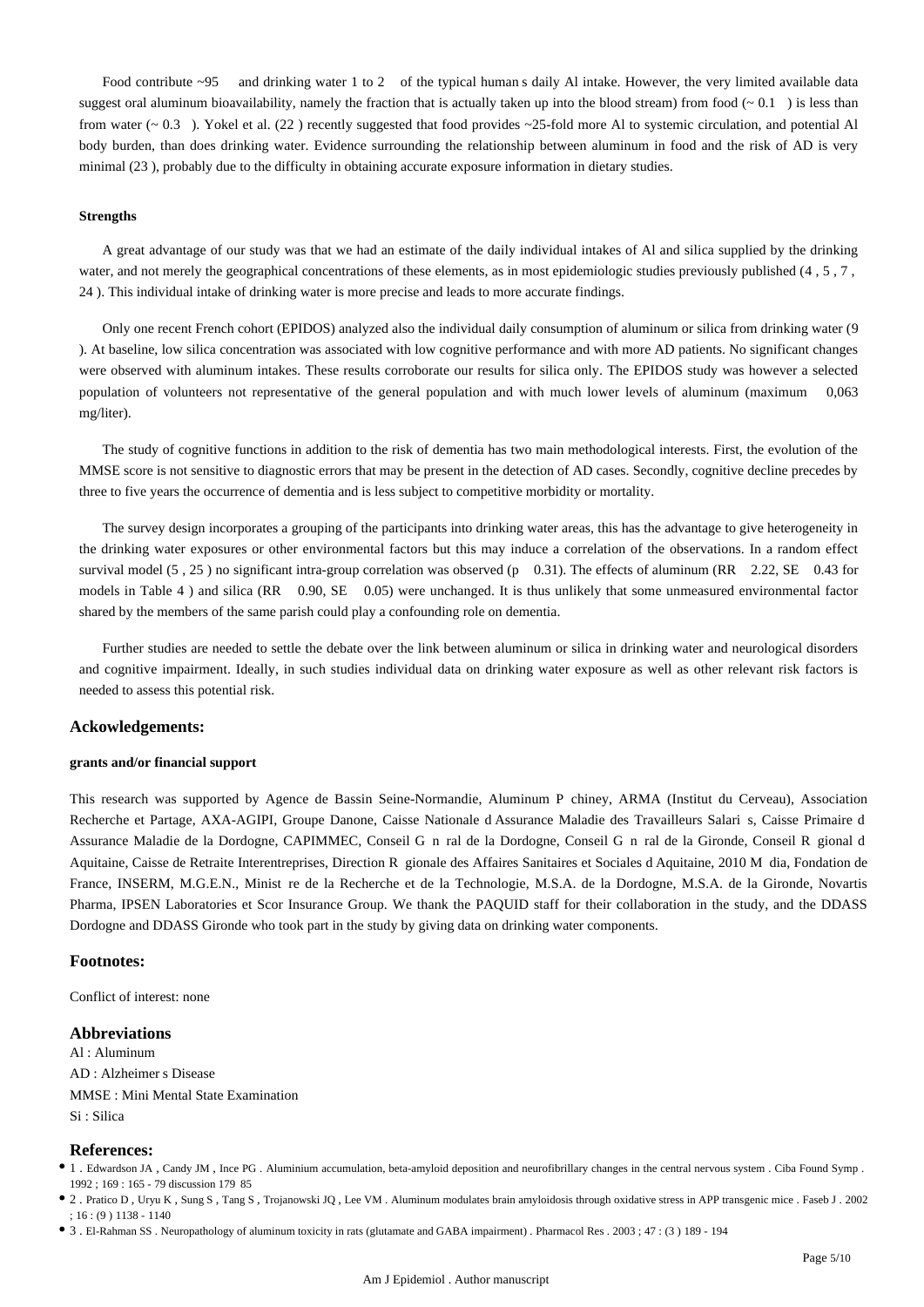- 4 . Rondeau V , Jacqmin-Gadda H , Commenges D , Dartigues JF . Re: aluminum in drinking water and cognitive decline in elderly subjects: the Paquid cohort . Am J Epidemiol . 2001 ; 154 : (3 ) 288 - 190
- 5 . Rondeau V , Commenges D , Jacqmin-Gadda H , Dartigues JF . Relation between aluminum concentrations in drinking water and Alzheimer s disease: an 8-year follow-up study . Am J Epidemiol . 2000 ; 152 : (1 ) 59 - 66
- 6 . McLachlan DR , Bergeron C , Smith JE , Boomer D , Rifat SL . Risk for neuropathologically confirmed Alzheimer s disease and residual aluminum in municipal drinking water employing weighted residential histories . Neurology . 1996 ; 46 : (2 ) 401 - 405
- 7 . Martyn CN , Barker DJ , Osmond C , Harris EC , Edwardson JA , Lacey RF . Geographical relation between Alzheimer s disease and aluminum in drinking water . Lancet . 1989 ; 1 : (8629 ) 59 - 62
- 8 . Gauthier E , Fortier I , Courchesne F , Pepin P , Mortimer J , Gauvreau D . Aluminum forms in drinking water and risk of Alzheimer s disease . Environ Res . 2000 ; 84 : (3 ) 234 - 246
- 9 . Gillette-Guyonnet S , Andrieu S , Nourhashemi F , de La Gueronniere V , Grandjean H , Vellas B . Cognitive impairment and composition of drinking water in women: findings of the EPIDOS Study . Am J Clin Nutr . 2005 ; 81 : (4 ) 897 - 902
- 10 . Birchall JD , Chappell JS . Aluminium, water chemistry, and Alzheimer s disease . Lancet . 1989 ; 1 : (8644 ) 953 -
- 11 . Saleh MA , Ewane E , Jones J , Wilson BL . Chemical Evaluation of Commercial Bottled Drinking Water from Egypt . J Food Comp Anal . 2001 ; 14 : (2 ) 127 152
- 12 . Powell JJ , McNaughton SA , Jugdaohsingh R . A provisional database for the silicon content of foods in the United Kingdom . Br J Nutr . 2005 ; 94 : (5 ) 804 812
- 13 . Dartigues JF , Gagnon M , Barberger-Gateau P . The Paquid epidemiological program on brain ageing . Neuroepidemiology . 1992 ; 11 : (Suppl 1 ) 14 18
- 14 . Folstein MF, Folstein SE, McHugh PR. Mini-mental state . A practical method for grading the cognitive state of patients for the clinician . Journal of Psychiatric Research . 1975 ; 12 : (3 ) 189 - 198
- 15 . Diagnostic and Statistical Manual of Mental Disorders rERW, DC . American Psychiatric Association ; 1987 ;
- 16 . McKhann G , Drachman D , Folstein M , Katzman R , Price D , Stadlan EM . Clinical diagnosis of Alzheimer s disease: report of the NINCDS-ADRDA Work Group under the auspices of Department of Health and Human Services Task Force on Alzheimer s Disease . Neurology . 1984 ; 34 : (7 ) 939 - 944
- 17 . Hachinski VCLL , Zilhka E , Du Boulay GH , McAllister VL , Marshall J , Russell RW , Symon L . Cerebral blood flow in dementia . Archives of Neuro logy . 1975 ; 32 : (17 ) 632 - 637
- 18 . Letenneur L , Gilleron V , Commenges D , Helmer C , Orgogozo JM , Dartigues JF . Are sex and educational level independent predictors of dementia and Alzheimer s disease? Incidence data from the PAQUID project . J Neurol Neurosurg Psychiatry . 1999 ; 66 : (2 ) 177 - 183
- 19 . Orgogozo JM , Dartigues JF , Lafont S . Wine consumption and dementia in the elderly: a prospective community study in the Bordeaux area . Rev Neurol (Paris) . 1997 ; 153 : (3 ) 185 - 192
- 20 . Cook RD . Influential observations in linear regression . Journal of the American Statistical Association . 1979 ; 74 : 169 174
- 21 . Commenges D , Letenneur L , Joly P , Alioum A , Dartigues JF . Modelling age-specific risk: application to dementia . Stat Med . 1998 ; 17 : (17 ) 1973 188
- 22 . Yokel RA , Florence RL . Aluminum bioavailability from the approved food additive leavening agent acidic sodium aluminum phosphate, incorporated into a baked good, is lower than from water . Toxicology . 2006 ; 227 : (1 2 ) 86 - 93
- 23 . Rogers MA , Simon DG . A preliminary study of dietary aluminium intake and risk of Alzheimer s disease . Age Ageing . 1999 ; 28 : (2 ) 205 209
- 24 . Martyn CN , Coggon DN , Inskip H , Lacey RF , Young WF . Aluminum concentrations in drinking water and risk of Alzheimer s disease . Epidemiology . 1997 ; 8 : (3 ) 281 - 286
- 25 . Rondeau V , Gonzalez JR . frailtypack: a computer program for the analysis of correlated failure time data using penalized likelihood estimation . Comput Methods Programs Biomed . 2005 ; 80 : (2 ) 154 - 164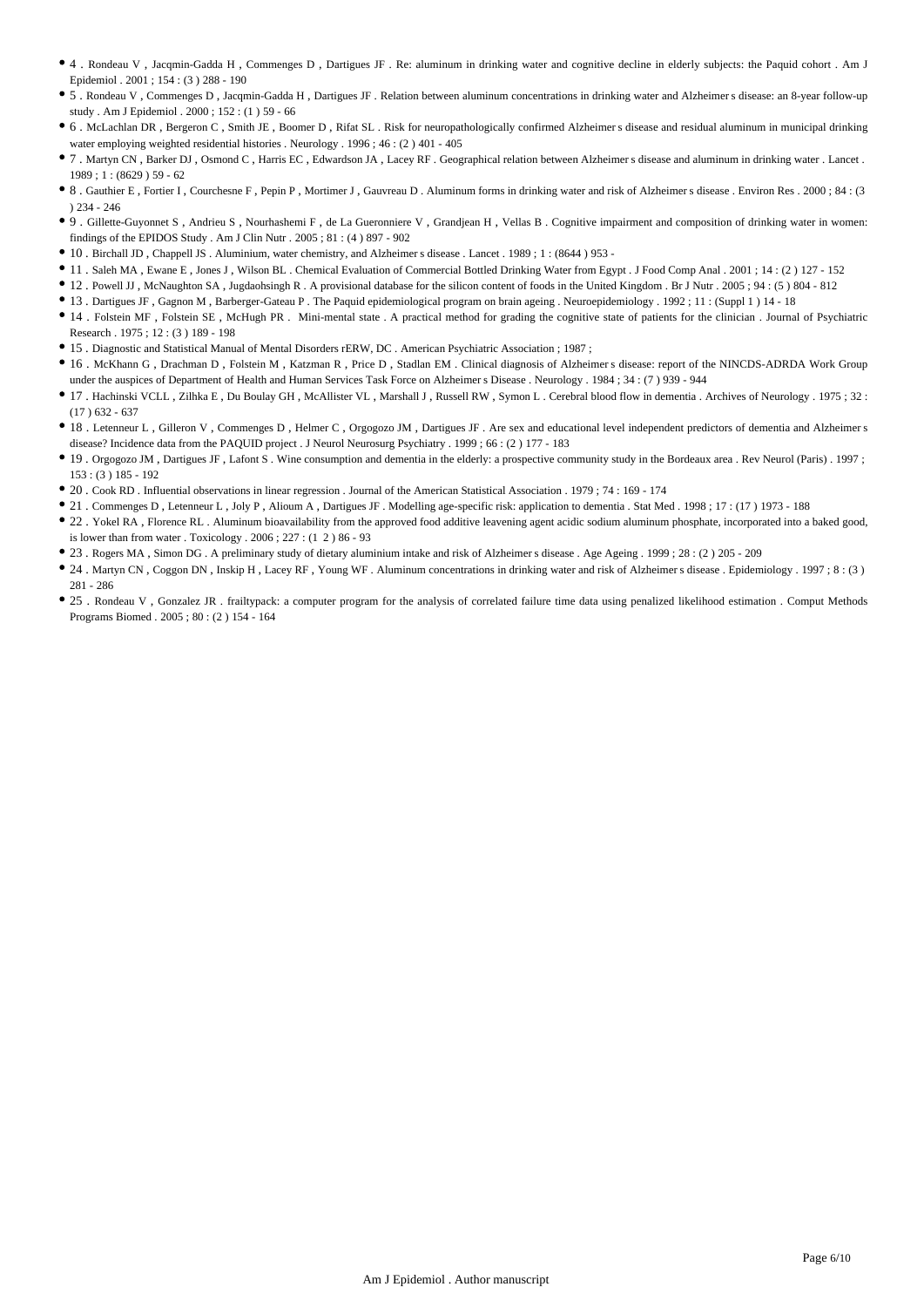# **Figure 1**

Diagram of the analysed population from the PAQUID (Personnes g es Quid) and the ALMA (Aluminum Maladie d Alzheimer) cohorts and its follow-up.

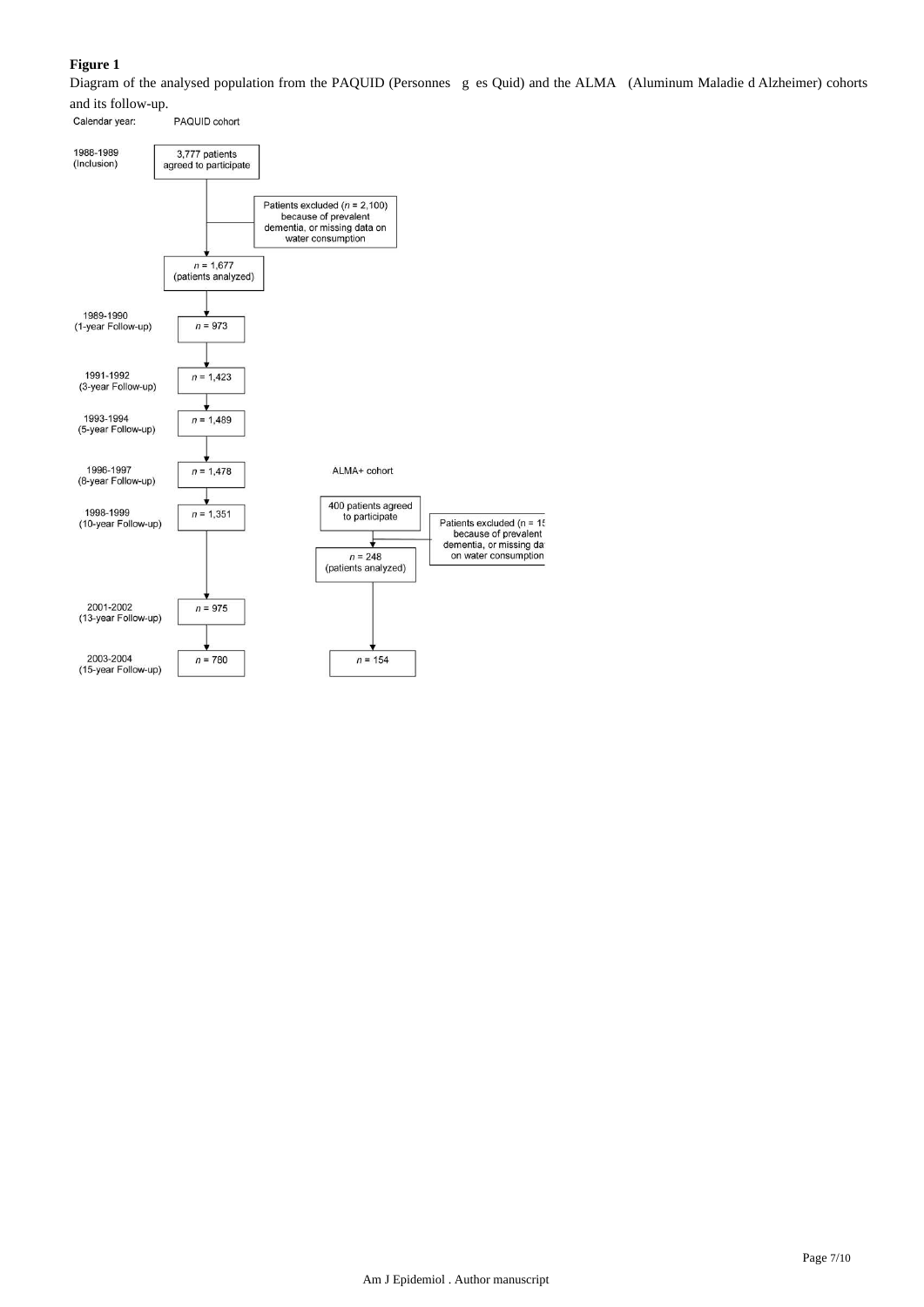### **Table 1**

Distribution of potential confounding variables across levels of aluminum concentrations, the PAQUID and ALMA cohorts, France, 1988 2003.

|                                                                             |                              |                                   | Daily consumption of aluminum (from tap water and/or bottled water) (n<br>1,925 |                               |                     |  |
|-----------------------------------------------------------------------------|------------------------------|-----------------------------------|---------------------------------------------------------------------------------|-------------------------------|---------------------|--|
|                                                                             |                              | Aluminum from tap water (n 1,883) |                                                                                 |                               |                     |  |
|                                                                             | <b>Geographical exposure</b> |                                   | <b>Individual exposure</b>                                                      |                               |                     |  |
| <b>Characteristics at baseline</b>                                          | $0.100$ mg/liter (n<br>216)  | $< 0.100$ mg/liter (n<br>1,667)   | $0.100$ mg/day (n 112)                                                          | 1,813)<br>$< 0.100$ mg/day (n | Total $(n \t1,925)$ |  |
| Silica from tap water (geographical exposure)                               |                              |                                   |                                                                                 |                               |                     |  |
| $11.25$ mg/liter                                                            | 131(60.7)                    | 1,033(62.2)                       | 73 (65.2)                                                                       | 1,091(61.8)                   | 1,164(62.1)         |  |
| $<$ 11.25 mg/liter                                                          | 85(39.3)                     | 627 (37.8)                        | 39 (34.8)                                                                       | 673 (38.2)                    | 712 (37.9)          |  |
| Daily intake of silica (from tap water and/or bottled water)                |                              |                                   |                                                                                 |                               |                     |  |
| $10.55$ mg/day                                                              | 141(65.3)                    | 860 (51.6)                        | 87 (77.7)                                                                       | 935 (51.6)                    | 1,022(53.1)         |  |
| $<$ 10.55 mg/day                                                            | 75 (34.7)                    | 807 (48.4)                        | 25(22.3)                                                                        | 878 (48.4)                    | 903(4.9)            |  |
| Gender                                                                      |                              |                                   |                                                                                 |                               |                     |  |
| Male                                                                        | 89 (41.2)                    | 640 (38.4)                        | 48 (42.9 )                                                                      | 696 (38.4)                    | 744 (38.6)          |  |
| Female                                                                      | 127 (58.8)                   | 1,027(61.6)                       | 64 (57.1 )                                                                      | 1,117(61.6)                   | 1,181(62.4)         |  |
| Education                                                                   |                              |                                   |                                                                                 |                               |                     |  |
| No education or primary school (ages 6 through 12 years) without<br>diploma | 77(35.7)                     | 481 (28.9 )                       | 36(32.1)                                                                        | 539(29.7)                     | 575(29.9)           |  |
| At least primary school with diploma                                        | 139 (64.3)                   | 1,186(71.1)                       | 76 (67.9 )                                                                      | 1,274(70.3)                   | 1,350(70.1)         |  |
| Place of residence                                                          |                              |                                   |                                                                                 |                               |                     |  |
| Rural                                                                       | 182 (84.3)                   | 604(36.2)                         | 100(89.3)                                                                       | 721 (39.8)                    | 821(42.7)           |  |
| Urban                                                                       | 34(15.7)                     | 1,063(63.8)                       | 12(10.7)                                                                        | 1,092(60.2)                   | 1,104(57.3)         |  |
| Wine consumption                                                            |                              |                                   |                                                                                 |                               |                     |  |
| Non-drinkers or mild drinkers                                               | 104(48.2)                    | 1,372(82.3)                       | 47 (41.9 )                                                                      | 1,466 (80.9)                  | 1,513(78.6)         |  |
| Moderate or heavy drinkers                                                  | 112(51.8)                    | 295(17.7)                         | 65(58.1)                                                                        | 347(19.1)                     | 412(21.4)           |  |

Tap water aluminum concentrations were not available for each geographical area, thus among the 1,925 subjects analyzed, only 1,883 had no missing values for tap water aluminum concentration

# **Table 2**

Daily intakes of aluminum and silica supplied by drinking water (n 1925)

| Element  | Intake in mg/day mean SD (min-max) | Amount supplied by tap water | Amount supplied by bottled water | Pearson correlati coefficient |
|----------|------------------------------------|------------------------------|----------------------------------|-------------------------------|
| Aluminum | 0.08(01.03)<br>0.025               | 95.9                         |                                  | P $0.17$ (p < 0.0001)         |
| Silica   | 10.76(0108)<br>13.37               | 41.0                         | 59.0                             |                               |

SD, standard deviation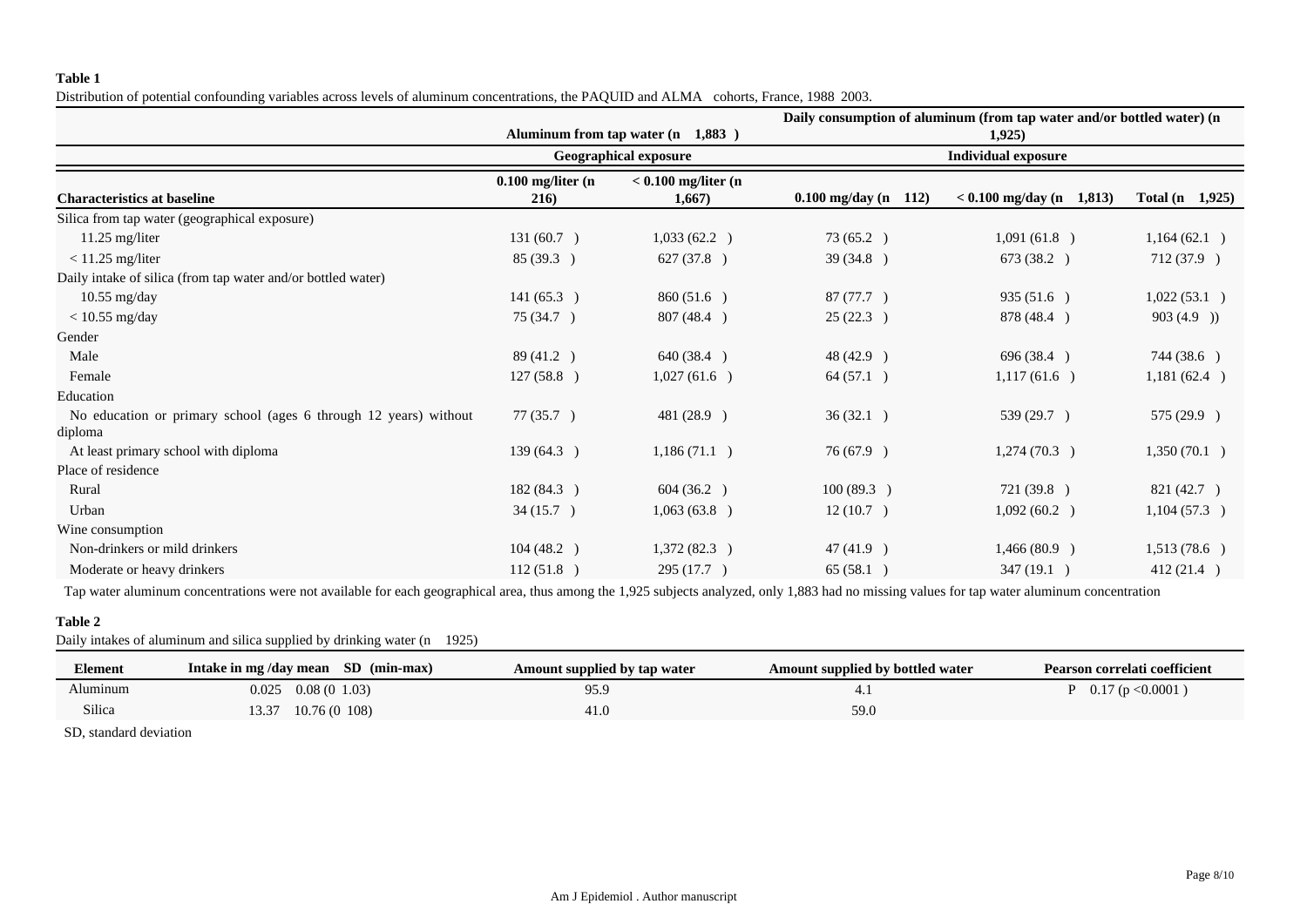## **Table 3**

Daily consumption of aluminum and silica (mg/day) or geographical exposure to aluminum and silica from drinking water and cognitive decline for the square root of the number of errors in the Mini-Mental State Examination, the PAQUID and ALMA cohorts, France, 1988 2003.

|                                    | <b>Cognitive decline</b> |          |  |  |
|------------------------------------|--------------------------|----------|--|--|
| Daily consumption (mg/day)         | (SD)                     | p-values |  |  |
| <b>Model 1</b>                     |                          |          |  |  |
| Aluminum $(0.1 \text{ vs } < 0.1)$ | 0.15(0.098)              | $0.08\,$ |  |  |
| Time (years) by aluminum           | 0.049(0.018)             | 0.005    |  |  |
| Silica ( $10.55$ vs < 10.55)       | 0.022(0.029)             | 0.46     |  |  |
| Time (years) by silica             | 0.005(0.004)             | 0.24     |  |  |
| Model 2                            |                          |          |  |  |
| Aluminum (continuous)              | 0.031(0.023)             | 0.19     |  |  |
| Time (years) by aluminum           | 0.017(0.005)             | 0.001    |  |  |
| Silica (continuous)                | 0.020(0.014)             | 0.15     |  |  |
| Time (years) by silica             | 0.003(0.002)             | 0.11     |  |  |
| Geographical exposure (mg/liter)   |                          |          |  |  |
| Model 3                            |                          |          |  |  |
| Aluminum $(0.1 \text{ vs } < 0.1)$ | 0.12(0.070)              | 0.09     |  |  |
| Time (years) by aluminum           | 0.038(0.011)             | < 0.001  |  |  |
| Silica (11.25 vs < 11.25)          | 0.018(0.034)             | 0.60     |  |  |
| Time (years) by silica             | 0.003(0.004)             | 0.45     |  |  |
| Model 4                            |                          |          |  |  |
| Aluminum (continuous)              | 0.023(0.024)             | 0.35     |  |  |
| Time (years) by aluminum           | 0.014(0.004)             | < 0.001  |  |  |
| Silica (continuous)                | 0.032(0.053)             | 0.55     |  |  |
| Time (years) by silica             | 0.0004(0.007)            | 0.99     |  |  |

adjusted for time, an indicator for the first follow-up (indicT0), age, time by age, gender, time by gender, indicT0 by gender, educational level, time by educational level, indicT0 by educational level, cohort.

SD, standard deviation

aluminum given for an increase of 0.1 mg/day

silica given for an increase of 10 mg/day